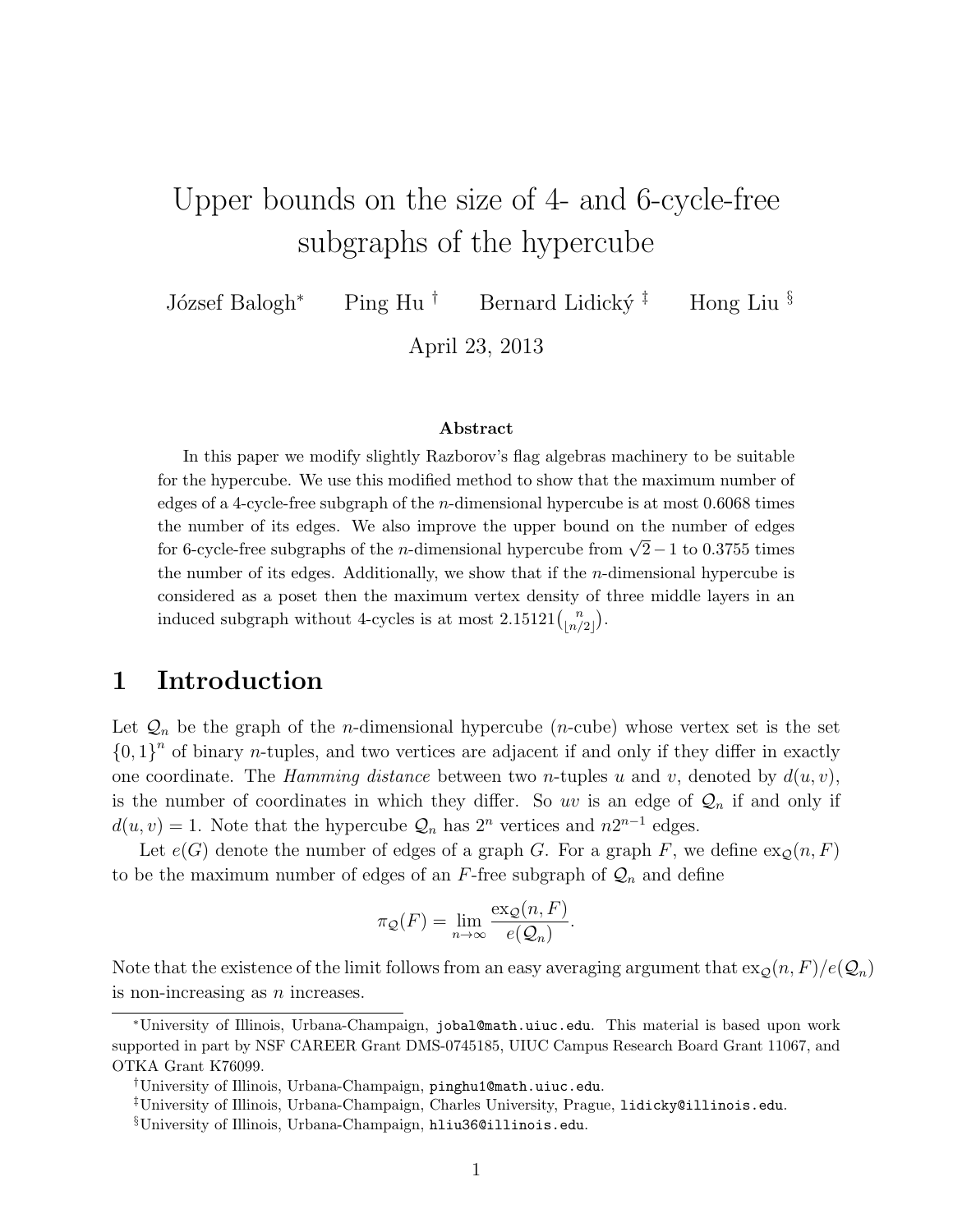Erdős  $[12, 13]$  $[12, 13]$  was the first one who considered Turán type problems for the hypercube. He proposed a problem of determining  $\exp(n, C_{2t})$ , suggesting that for all  $t > 2$  perhaps  $o(e(\mathcal{Q}_n))$ was an upper bound. It turned out to be false for  $t = 3$  as Chung [\[9\]](#page-13-0) and Brouwer, Dejter and Thomassen [\[8\]](#page-13-1) found a 4-coloring of the hypercube without a monochromatic  $C_6$ . This was later improved by Conder [\[10\]](#page-13-2) to a 3-coloring. This implies that  $\exp(n, C_6) \geq \frac{1}{3}$  $\frac{1}{3}e(Q_n)$ . On the other hand, the best known upper bound obtained by Chung [\[9\]](#page-13-0) is  $\exp(n, C_6) \leq$  $(\sqrt{2}-1+o(1))e(Q_n).$ 

Chung [\[9\]](#page-13-0) also showed that Erdős was right for even  $t \geq 4$  by proving that  $\exp(n, C_{2t}) =$  $o(e(\mathcal{Q}_n))$ . Füredi and Ozkahya [\[15,](#page-14-2) [16\]](#page-14-3) complemented the previous result by showing that  $\exp(n, C_{2t}) = o(e(\mathcal{Q}_n))$  for all odd  $t \geq 7$ . Their approaches were recently unified by Con-lon [\[11\]](#page-13-3). Despite the efforts in [\[1,](#page-13-4) [3,](#page-13-5) [11\]](#page-13-3) the case  $\exp(n, C_{10})$  still remains unsolved.

Erdős [\[12\]](#page-14-0) was particularly interested in  $ex_{\mathcal{Q}}(n, C_4)$ . He conjectured that the answer is  $\pi_{\mathcal{Q}}(C_4) = 1/2$  and offered \$100 for a solution. Best known lower bound  $\frac{1}{2}(1+\frac{1}{\sqrt{2}})$  $\frac{1}{n}$ ) $e(Q_n)$  (valid when n is a power of 4) on  $\exp(n, C_4)$  was obtained by Brass, Harborth and Nienborg [\[7\]](#page-13-6). The upper bound on  $\pi_{\mathcal{O}}(C_4)$  of 0.62284 obtained by Chung [\[9\]](#page-13-0) was recently improved by Thomason and Wagner [\[24\]](#page-14-4) by a computer assisted proof to 0.62256. They also claimed that  $\pi_{\mathcal{Q}}(C_4) \leq 0.62083$  can be obtained with the same technique.

Razborov [\[23\]](#page-14-5) developed a systematic approach to bound densities of subgraphs called flag algebras. This method can be applied to various problems [\[17,](#page-14-6) [18,](#page-14-7) [19,](#page-14-8) [20\]](#page-14-9). One nice exposition of applying the method to Turán density is in  $[5]$ , for a recent development see [\[14\]](#page-14-10). We present a modification of the method for subgraphs of the hypercube. By applying our modified flag algebra method we obtained improvements on the upper bounds on  $\pi_{\mathcal{Q}}(C_4)$ and  $\pi_{\mathcal{Q}}(C_6)$ .

<span id="page-1-0"></span>**Theorem 1.**  $\pi_{\mathcal{Q}}(C_4) \leq 0.6068$ .

<span id="page-1-1"></span>Theorem 2.  $\pi_{\mathcal{Q}}(C_6) \leq 0.3755$ .

These results were independently proved by Baber [\[4\]](#page-13-8) which originally appeared in his PhD thesis in March 2011. Let us note that although the results are the same, we use a different way of defining flag algebras for hypercubes. Baber is using colored hypercubes while we use subgaphs. Our method is slightly more general since it allows considering subgraphs which are not hypercubes. Baber also estimated vertex Turán density of  $\mathcal{Q}_3$  and determined vertex Turán density of  $\mathcal{Q}_3$  with one vertex removed for hypercubes.

Both proofs are computer assisted as the number of considered cases is too large to be computed by hand without an extreme suffering (of students and a postdoc). All the programs as well as their inputs and outputs can be obtained at [http://www.math.uiuc.](http://www.math.uiuc.edu/~jobal/cikk/hypercube) [edu/~jobal/cikk/hypercube](http://www.math.uiuc.edu/~jobal/cikk/hypercube).

In addition to spanning subgraphs of the hypercube, flag algebras can be used also for induced subgraphs of the hypercube. However, we present the result in a lattice settings because of its original motivation. For a family F of subsets of  $[n] = \{1, 2, \ldots, n\}$  ordered by inclusion, and a partially ordered set  $P$ , we say that  $F$  is  $P$ -free if it does not contain a subposet isomorphic to P. Let  $ex(n, P)$  be the largest size of a P-free family of subsets of [n].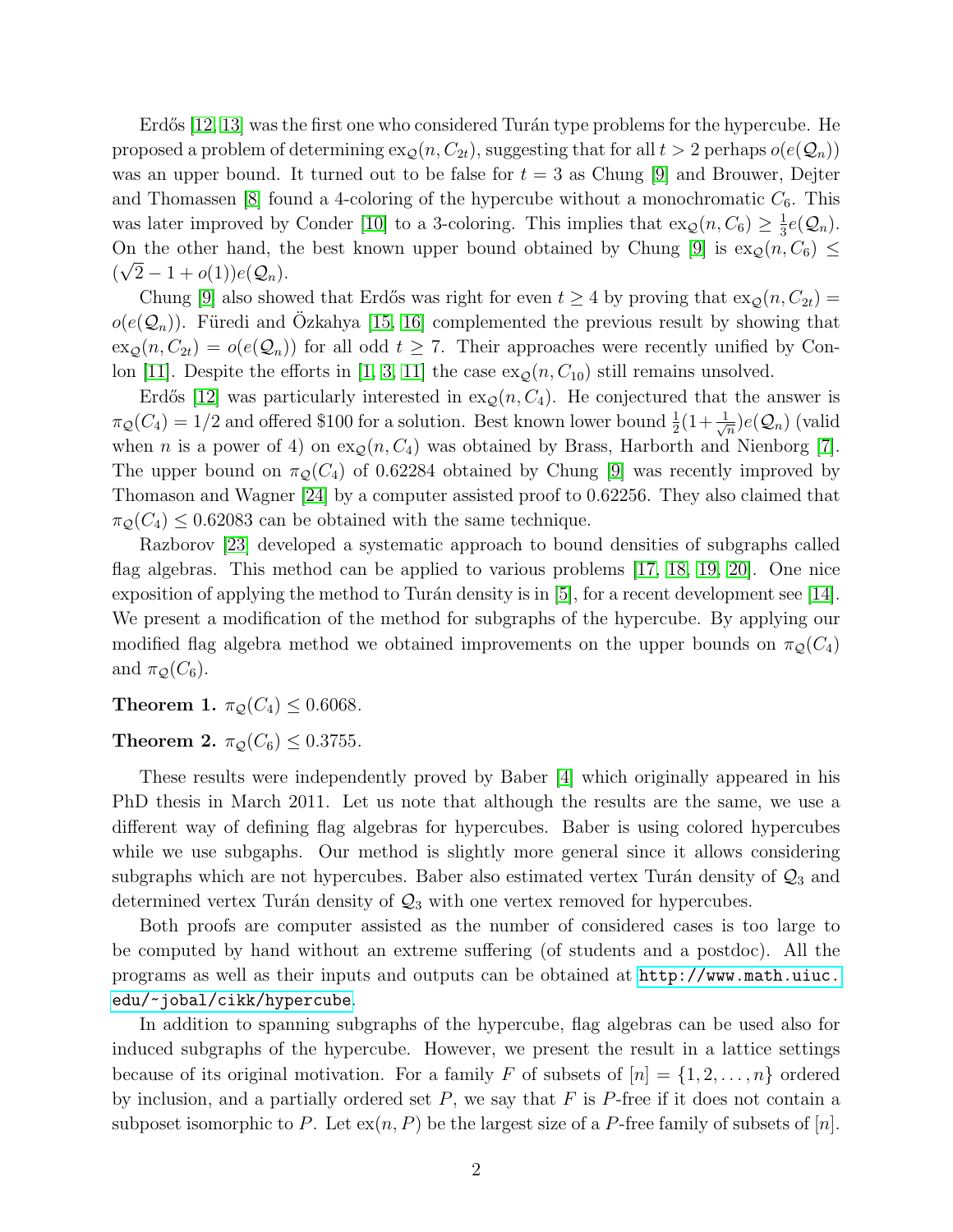Let  $Q_2$  be the poset with distinct elements  $a, b, c, d$  where  $a < b, c < d$ ; i.e., the 2-dimensional Boolean lattice. Axenovich, Manske and Martin [\[2\]](#page-13-9) showed that  $2N - o(N) \leq \text{ex}(n, Q_2) \leq$ 2.283261 $N + o(N)$  where  $N = \binom{n}{\lfloor n \rfloor}$  $\binom{n}{\lfloor n/2 \rfloor}$ . It was recently improved by Kramer, Martin and Young [\[21\]](#page-14-11) to  $2.25N + o(N)$ . Axenovich et. al. [\[2\]](#page-13-9) also proved that the largest  $Q_2$ -free family of subsets of [n] having at most three different sizes has at most  $(3 + \sqrt{2})N/2 + o(N)$ members. This was further improved by Manske and Shen [\[22\]](#page-14-12) to  $(3 + 2\sqrt{3})N/3 + o(N) \approx$  $2.1547N + o(N)$ . This result can be further improved by using flag algebras. We show how to achieve the same bound  $(3 + \sqrt{2})N/2$  that can be verified by hand. With help of computers we then improve the bound to 2.15121N.

<span id="page-2-0"></span>**Theorem 3.** The largest  $Q_2$ -free family of subsets of [n] having at most three different sizes has at most 2.15121N members where  $N = \binom{n}{\lfloor n \rfloor}$  $\binom{n}{\lfloor n/2 \rfloor}$ .

In the next section we give a brief introduction to the flag algebra method and describe our modification of it to subgraphs of the hypercube. We refer the interested reader to the seminal paper of Razborov [\[23\]](#page-14-5) for a detailed exposition of the method. In Section [3](#page-7-0) we apply the method with a simple setting and obtain an upper bound  $\pi_{\mathcal{Q}}(C_4) \leq 2/3$ . The main purpose of Section [3](#page-7-0) is to make the reader comfortable with the terminology and describe the proof technique. Finally, in Sections [4](#page-9-0) and [5](#page-10-0) we give ideas of the proofs of Theorems [1](#page-1-0) and [2,](#page-1-1) respectively. We do not include all the technicalities of the proofs as the number of considered graphs is too large. The interested reader may see all the technical details at <http://www.math.uiuc.edu/~jobal/cikk/hypercube>. The last section is devoted to giving a proof idea of Theorem [3.](#page-2-0)

#### 2 The flag algebra method for the hypercube

In this section we give a brief introduction to the flag algebra method mixed with the necessary modifications for subgraphs of the hypercube. We say that a graph G is a cube *graph* if G is a subgraph of  $\mathcal{Q}_n$  for some n, so  $V(G) \subseteq \{0,1\}^n$  and if uv is an edge of G then  $d(u, v) = 1.$ 

Given a cube graph G and a subset U of  $V(G)$ , we denote the subgraph of G induced by U by  $G[U]$ . It is easy to see that  $G[U]$  is also a cube graph.

Given a subset U of  ${0,1}^n$ , let  $D(U)$  be the set of coordinates i such that there exist  $v, w \in U$  which differ in the coordinate i (v and w may differ in more coordinates). If  $U = \{u, v\}$ , then we abbreviate  $D(\{u, v\})$  to  $D(u, v)$ . Let  $d(U) = |D(U)|$  and again  $d(\{u, v\})$ is abbreviated to  $d(u, v)$ , as it is the Hamming distance of u and v. We define the *dimension* of a cube graph G to be  $dim(G) = d(V(G))$ . Given a vertex  $v \in \{0,1\}^n$ , let  $v[i]$  be its  $i^{\text{th}}$ coordinate. Given a vertex set  $U \subseteq \{0,1\}^n$  of dimension r, let  $Q(U)$  be the set of vertices of the unique  $r$ -cube containing  $U$ , i.e.

$$
Q(U) = \{v : v \in \{0,1\}^n, \forall u \in U, i \notin D(U), v[i] = u[i]\}.
$$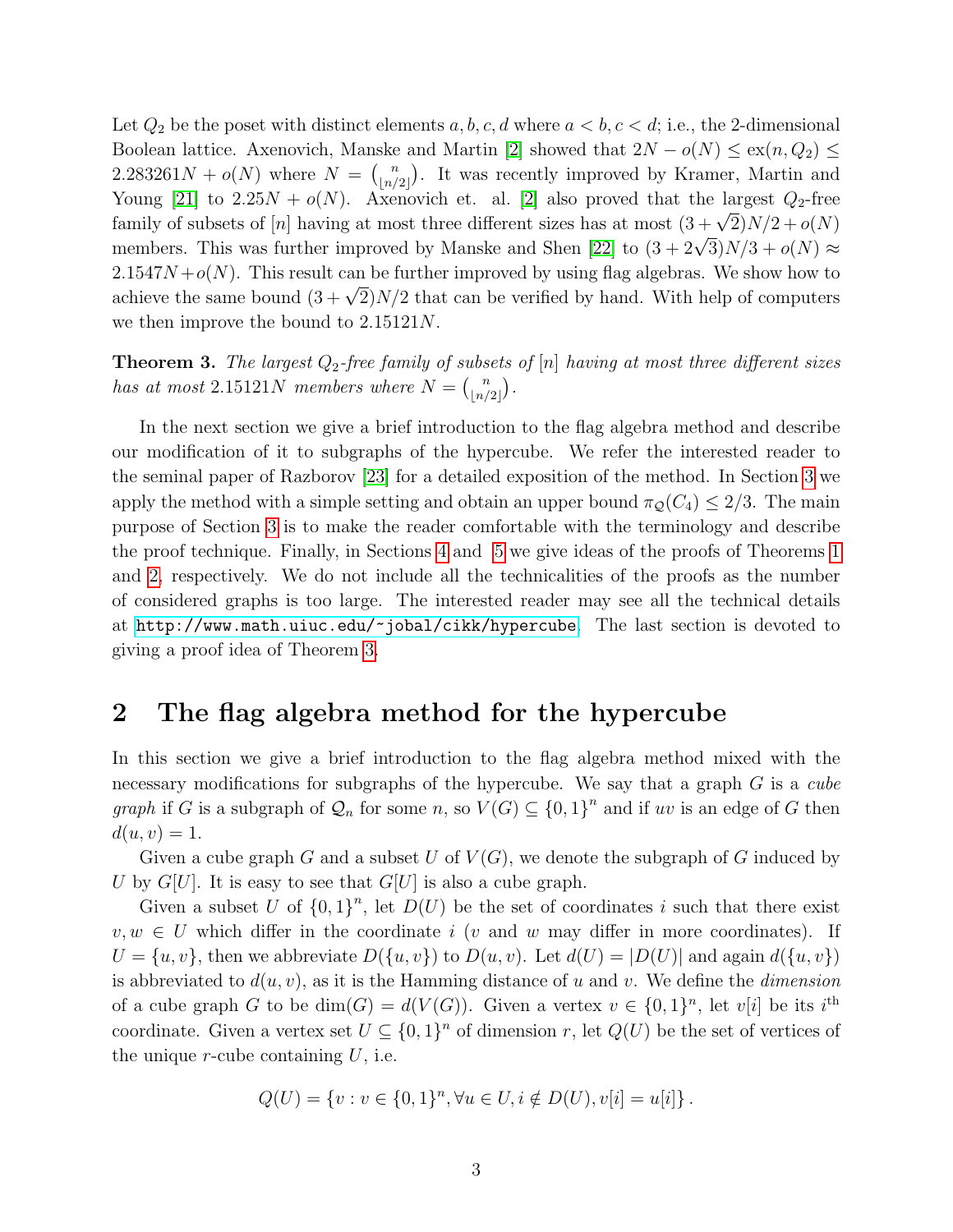Given  $V \subseteq \{0,1\}^m$  and  $U \subseteq \{0,1\}^n$ , we say a map  $f : V \to U$  is *Hamming distance* preserving if  $\forall u, v \in V, d(u, v) = d(f(u), f(v))$ . Note that a Hamming distance preserving map is injective since  $d(u, v) = 0$  iff  $u = v$ . When  $U = V = \{0, 1\}^n$ , such f is a cube automorphism. We call a map  $f: V \to U$  feasible if there exists a Hamming distance preserving map  $\hat{f}: Q(V) \to Q(U)$  such that  $f(v) = \hat{f}(v)$  for all  $v \in V$ . Given two cube graphs H and G, we say H and G are *feasible isomorphic* (denoted by  $H \simeq G$ ) if there exists a feasible bijection  $f: V(H) \to V(G)$  satisfying  $\forall u, v \in V(H), f(u)f(v) \in E(G)$  iff  $uv \in$  $E(H)$ . Such f is called a *feasible isomorphism* from H to G. See Figure [1](#page-3-0) for an example.

<span id="page-3-0"></span>

Figure 1: All  $G_1, G_2$  and  $G_3$  are isomorphic. However, only  $G_1$  and  $G_2$  are feasible isomorphic.

It is not hard to see that a feasible map preserves the dimension. Indeed, we have a stronger statement.

<span id="page-3-1"></span>**Lemma 1.** Let  $V \subseteq \{0,1\}^m$ ,  $U \subseteq \{0,1\}^n$  and let  $f : V \rightarrow U$  be a feasible map. Then there exists an injective map  $\phi: D(V) \to D(U)$  such that for any subset  $V' \subseteq V$ , we have  $D(f(V')) = \phi(D(V'))$ . Given  $\phi$  and  $f(v)$  for any  $v \in V$ , then f is uniquely determined.

*Proof.* As f is feasible, there exists a Hamming distance preserving map  $\tilde{f}: Q(V) \to Q(U)$ such that  $f(v) = \tilde{f}(v)$  for every  $v \in V$ . We start by inspecting  $\tilde{f}$ . Let  $d(V) = k$  and  $D(V) = \{l_1, \ldots, l_k\}$ . Pick a vertex  $v \in V$  and let  $v_i \in Q(V)$  be the vertex which differs from v only in the coordinate  $l_i$ . As  $\tilde{f}$  is Hamming distance preserving,  $\tilde{f}(v_i)$  differs from  $\tilde{f}(v)$  in only one coordinate, say  $l'_i$ . Then we have  $l'_i \neq l'_j$  for  $i \neq j$  since  $\tilde{f}$  is injective. Next we define  $\phi(l_i) = l'_i$  for all  $1 \leq i \leq k$  and show that it satisfies our needs. Because  $\tilde{f}$  is Hamming distance preserving, for a vertex  $u \in Q(V)$  we have  $D(\tilde{f}(u), \tilde{f}(v)) = \phi(D(u, v)),$ which means f is uniquely determined by  $\phi$  and  $f(v)$ . Furthermore, for any two vertices  $v_1, v_2 \in Q(V)$  we have  $D(\tilde{f}(v_1), \tilde{f}(v_2)) = \phi(D(v_1, v_2))$  since

$$
D(\tilde{f}(v_1), \tilde{f}(v_2)) = D(\tilde{f}(v), \tilde{f}(v_1)) \bigtriangleup D(\tilde{f}(v), \tilde{f}(v_2))
$$

and  $\phi(D(v_1, v_2)) = \phi(D(v, v_1)) \triangle \phi(D(v, v_2))$ , where  $\triangle$  means the symmetric difference of the sets. Then for any subset  $V' \subseteq V$ , we have  $D(f(V')) = \phi(D(V'))$ .  $\Box$ 

Let F be a fixed graph. Our goal is to compute an upper bound on  $\pi_{\mathcal{Q}}(F)$ . Let  $\mathcal{H}_s$  be the family of all F-free spanning subgraphs of  $\mathcal{Q}_s$ , up to cube automorphism.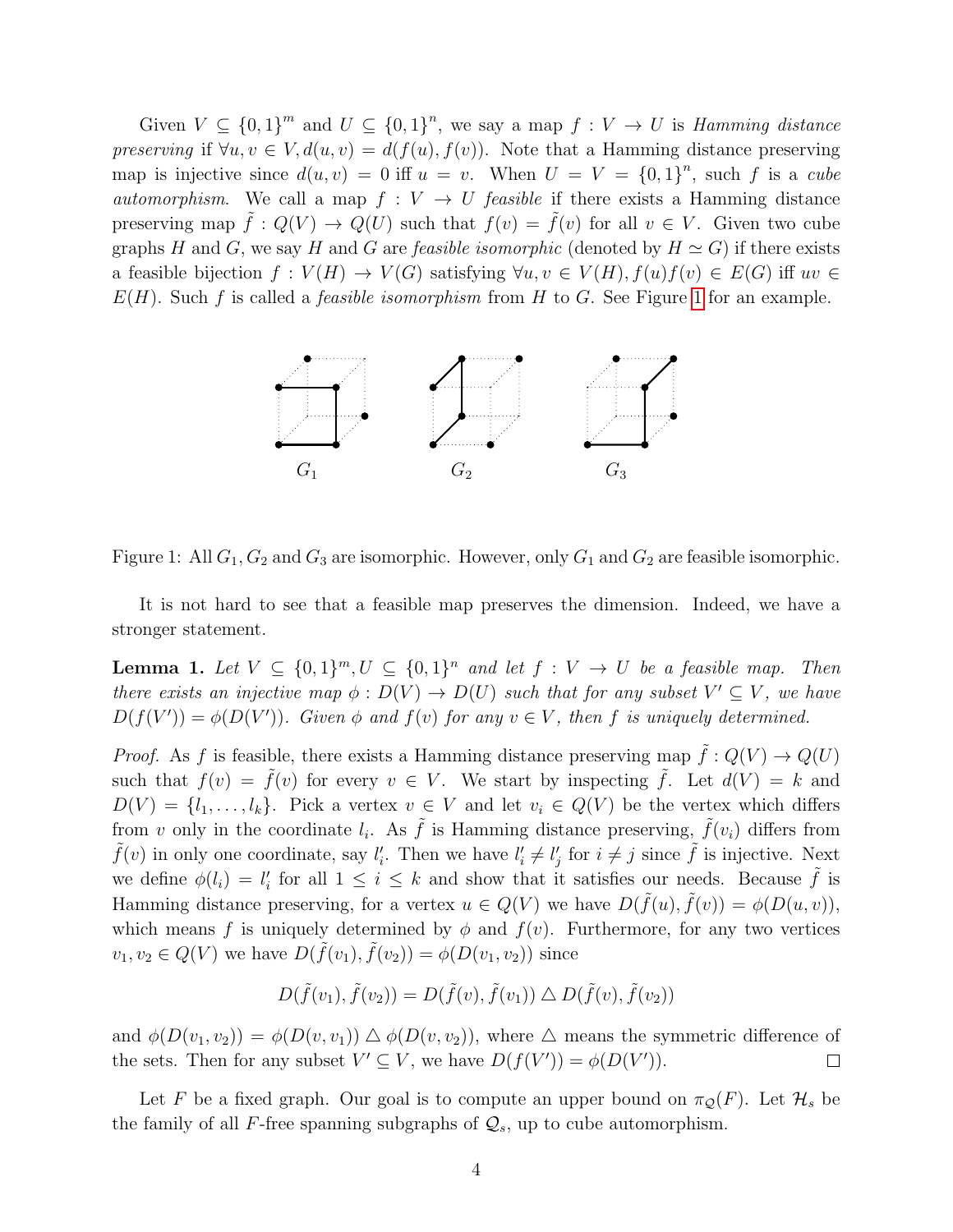Given any two cube graphs H and G, we define  $p(H, G)$  to be the probability that a feasible map  $f: V(H) \to V(G)$  chosen uniformly at random satisfies  $G[Im(f)] \simeq H$ . Note that if  $H \in \mathcal{H}_s$  and  $V(G) = V(\mathcal{Q}_n)$  then  $\mathcal{Q}_n[Im(f)] \simeq \mathcal{Q}_s$ .

Given a cube graph G, let  $n = \dim(G)$ , then define its edge density  $\rho(G) = e(G)/e(Q_n)$ . Let G be an F-free spanning subgraph of  $\mathcal{Q}_n$ . By averaging over all  $H \in \mathcal{H}_s$  we have

<span id="page-4-1"></span>
$$
\rho(G) = \sum_{H \in \mathcal{H}_s} \rho(H)p(H, G) \tag{1}
$$

as  $\sum_{H \in \mathcal{H}_s} p(H, G) = 1$ . Hence  $\rho(G) \leq \max_{H \in \mathcal{H}_s} \rho(H)$  and then  $\pi_{\mathcal{Q}}(F) \leq \max_{H \in \mathcal{H}_s} \rho(H)$ .

This bound in general is very poor, for  $F = C_4$  and  $s \in \{2,3,4\}$  it gives that  $\pi_{\mathcal{Q}}(F) \leq 3/4$ . It is because this bound only considers  $\rho(H)$ . It does not use other structural properties of graphs in  $\mathcal{H}_s$ . Razborov's flag algebra method allows us to make use of more information about  $\mathcal{H}_s$  and hence it gives a much better bound. Indeed, our results are obtained with  $s=3$ .

Let H be a cube graph, we call an injective map  $\theta : [m] \to V(H)$  a type map to H if every vertex  $v \in V(H) \setminus Im(\theta)$  satisfies  $v \notin Q(Im(\theta))$ . A flag  $(H, \theta)$  is H together with a type map  $\theta$ . If  $\theta$  is also bijective, then we call the flag a type. We can think of  $\theta$  as a labeling. If  $m = 0$ , then no vertex is labeled, and we use 0 to denote such type. Let  $F_1 = (H, \theta)$  be a flag. We say  $F_1$  is F-free if H is F-free. We say  $F_1$  is a  $\sigma$ -flag if  $(Im(\theta), \theta) \simeq \sigma$ . See Figure [2](#page-4-0) for examples. Let  $H_1, H_2$  be two cube graphs. We call two flags  $F_1 = (H_1, \theta_1)$ and  $F_2 = (H_2, \theta_2)$  isomorphic (denoted by  $F_1 \simeq F_2$ ) if there exists a feasible isomorphism  $f: V(H_1) \to V(H_2)$  satisfying  $f \cdot \theta_1 = \theta_2$ .

<span id="page-4-0"></span>

Figure 2:  $\sigma$  is a type,  $F_1$  and  $F_2$  are  $\sigma$ -flags but  $F_3$  is not a flag. It contains an unlabeled vertex in  $Q(Im(\theta))$ .  $F_4$  is a flag but not a  $\sigma$ -flag as the labeled vertices do not induce  $\sigma$ .

Let  $\sigma$  be a type of dimension r. Let G be a (large) F-free spanning subgraph of  $\mathcal{Q}_n$ , so  $dim(G) = n$ . We say a type map  $\theta$  to G is a  $\sigma$ -type map if there exists a feasible bijection  $f: Im(\theta) \to V(\sigma)$ . Let  $\Theta$  be the set of all  $\sigma$ -type maps  $\theta$  to G. Let  $\mathcal{F}_{k}^{\sigma}$  be the set of all F-free  $\sigma$ -flags of dimension k. Given a  $\sigma$ -flag  $F_1 = (H_1, \theta_1) \in \mathcal{F}_k^{\sigma}$  and a map  $\theta \in \Theta$ , we define  $p(F_1, \theta; G)$  to be the probability that a feasible map  $f: V(H_1) \to V(G)$  chosen uniformly at random subject to  $f \cdot \theta_1 = \theta$  satisfies  $(G[Im(f)], \theta) \simeq F_1$ . Note that if  $(Im(\theta), \theta) \not\approx \sigma$ ,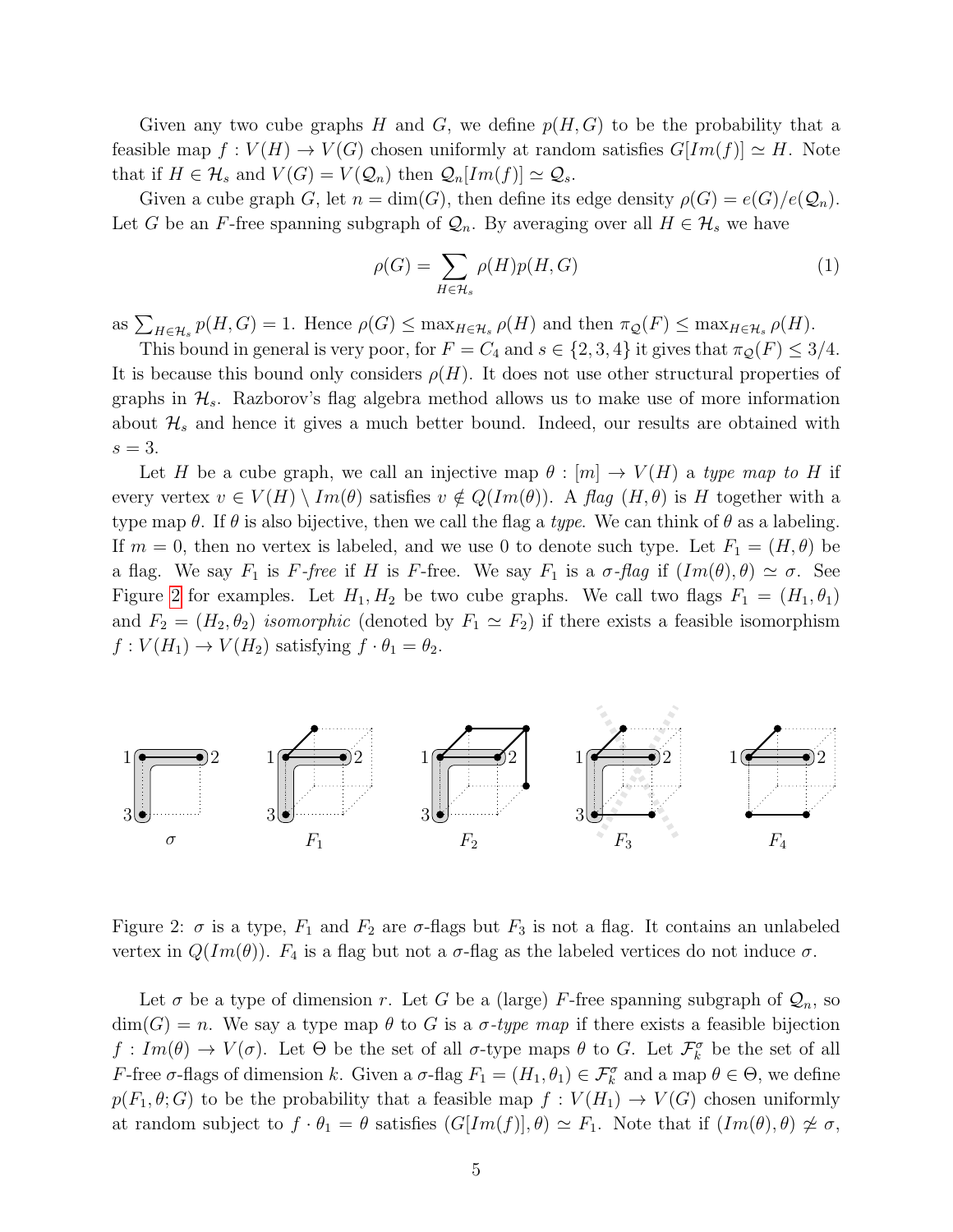then  $p(F_1, \theta; G) = 0$ . Given two  $\sigma$ -flags  $F_1 = (H_1, \theta_1) \in \mathcal{F}_{k_1}^{\sigma}$  and  $F_2 = (H_2, \theta_2) \in \mathcal{F}_{k_2}^{\sigma}$ , for  $\theta \in \Theta$ , we define  $p(F_1, F_2, \theta; G)$  to be the probability that if we choose two feasible maps  $f_1: V(H_1) \to V(G)$  and  $f_2: V(H_2) \to V(G)$  uniformly and independently at random subject to  $f_1 \cdot \theta_1 = \theta, f_2 \cdot \theta_2 = \theta$  and  $D(Im(f_1)) \cap D(Im(f_2)) = D(Im(\theta))$ , then

$$
(G[Im(f_1)], \theta) \simeq F_1
$$
 and  $(G[Im(f_2)], \theta) \simeq F_2$ .

Note that  $p(F_1, F_2, \theta; G)$  makes sense only when  $n \geq k_1 + k_2 - r$  since  $D(Im(f_1) \cup Im(f_2)) =$  $D(Im(f_1)) \cup D(Im(f_2))$  must be a subset of  $D(V(G))$ . When comparing  $p(F_1, F_2, \theta; G)$  with  $p(F_1, \theta; G)p(F_2, \theta; G)$ , we see that the only difference between these two probabilities is that in  $p(F_1, \theta; G)p(F_2, \theta; G)$  we ask only for

<span id="page-5-0"></span>
$$
f_1 \cdot \theta_1 = \theta \text{ and } f_2 \cdot \theta_2 = \theta \tag{2}
$$

where  $f_1, f_2$  are two randomly chosen feasible maps, while in  $p(F_1, F_2, \theta; G)$  we ask not only for [\(2\)](#page-5-0) but also for

<span id="page-5-1"></span>
$$
D(Im(\theta)) = D(Im(f_1)) \cap D(Im(f_2)). \tag{3}
$$

When *n* is very large, intuitively, if  $(2)$  holds, then with high probability  $(3)$  also holds, and then the difference between these two probabilities is negligible. This following lemma states it formally. It is similar to Lemma 2.1 in [\[5\]](#page-13-7), which is a special case of Lemma 2.3 in [\[23\]](#page-14-5).

<span id="page-5-2"></span>**Lemma 2.** For any  $F_1 = (H_1, \theta_1) \in \mathcal{F}_{k_1}^{\sigma}, F_2 = (H_2, \theta_2) \in \mathcal{F}_{k_2}^{\sigma}, \theta \in \Theta$ , and G being a spanning subgraph of  $\mathcal{Q}_n$  it holds that

$$
p(F_1, \theta; G)p(F_2, \theta; G) = p(F_1, F_2, \theta; G) + o(1)
$$

where the  $o(1)$  term tends to 0 as n tends to infinity.

*Proof.* Choose two independent feasible maps  $f_1 : V(H_1) \to V(G)$  and  $f_2 : V(H_2) \to V(G)$ uniformly at random subject to  $f_1 \cdot \theta_1 = \theta$  and  $f_2 \cdot \theta_2 = \theta$ . For such choices of  $f_1$  and  $f_2$ , let A be the event

$$
(G[Im(f_1)], \theta) \simeq F_1
$$
 and  $(G[Im(f_2)], \theta) \simeq F_2$ ,

and B be the event

$$
D(Im(f_1)) \cap D(Im(f_2)) = D(Im(\theta)).
$$

We have  $p(F_1, \theta; G)p(F_2, \theta; G) = P(A)$  and  $p(F_1, F_2, \theta; G) = P(A|B)$ . Using that for any A and B, it holds that

$$
P(A|B)P(B) = P(A \cap B) \le P(A) \le P(A \cap B) + P(\overline{B}),
$$

we have  $|P(A|B)P(B) - P(A)| \leq P(\overline{B})$ . Hence it suffices to show  $P(B) \geq 1 - o(1)$ . Note that  $P(B)$  depends on  $V(H_1), V(H_2), V(G)$  but not on the edges of these graphs.

For  $i = 1, 2$  $i = 1, 2$  $i = 1, 2$ , let  $\phi_i$  be the  $\phi$  in Lemma 1 for  $f_i$ . We compute  $P(B)$  by counting possible choices of  $\phi_i$  instead of counting  $f_i$ 's directly. We first consider the case that the type  $\sigma \neq 0$ ,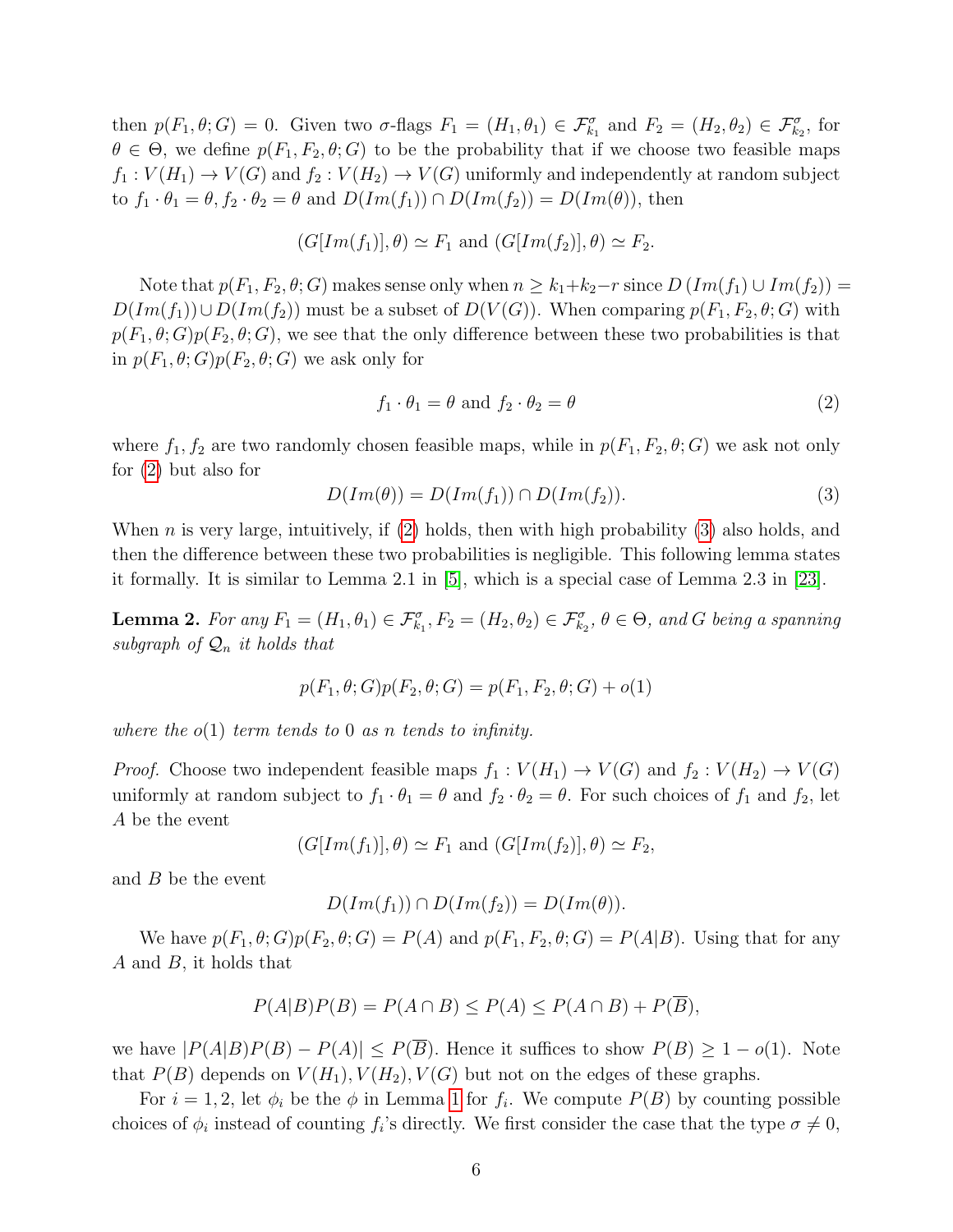i.e., some vertex is labeled. From  $f_i \cdot \theta_i = \theta$  we know that  $\phi_i(D(Im(\theta_i))) = D(Im(\theta))$ , so we next need to look at  $\phi_i$  on  $D(V(H_i)) \setminus D(Im(\theta_i))$ . Recall that  $d(Im(\theta)) = r$ , hence there are still  $k_i - r$  coordinates to be chosen from  $[n] \setminus D(Im(\theta)).$ 

We know  $f_i(\theta_i(1)) = \theta(1)$ , so each  $\phi_i$  gives one feasible map  $f_i$ . Note that different choices of  $\phi_i$  may give the same  $f_i$ . Let  $M_i$  be the number of feasible maps  $f'_i: V(H_i) \to Q(V(H_i))$ satisfying  $f_i' \cdot \theta_i = \theta_i$ . Observe that  $M_i$  is also the number of  $f_i$ 's for each choice of  $(k_i - r)$ coordinates from  $[n] \setminus D(Im(\theta))$  given that  $f_i \cdot \theta_i = \theta$ . Note that good choices for the event B are choosing coordinates for  $\phi_1(D(V(H_1)) \setminus D(Im(\theta_1)))$  and  $\phi_2(D(V(H_2)) \setminus D(Im(\theta_2)))$ that are disjoint. So we can compute that

$$
P(B) = \frac{\binom{n-r}{k_1-r} M_1 \binom{n-k_1}{k_2-r} M_2}{\binom{n-r}{k_1-r} M_1 \binom{n-r}{k_2-r} M_2} = 1 - o(1).
$$

For the case  $\sigma = 0$ , each choice of  $\phi_i$  will give  $2^n$  different  $f_i$ 's, so we have

$$
P(B) = \frac{\binom{n}{k_1} M_1 2^n \binom{n-k_1}{k_2} M_2 2^n}{\binom{n}{k_1} M_1 2^n \binom{n}{k_2} M_2 2^n} = 1 - o(1).
$$

Now we can use this version of the flag algebra method to compute  $\exp(F)$ . This is the same as in [\[5\]](#page-13-7). We suggest the reader to start reading the next section in parallel with the following text as the entire next section can be viewed as an example.

Fix a type  $\sigma \neq 0$ . Averaging over a uniformly and randomly chosen  $\theta \in \Theta$  we have

<span id="page-6-1"></span>
$$
\mathbb{E}_{\theta \in \Theta}[p(F_1, \theta; G)p(F_2, \theta; G)] = \mathbb{E}_{\theta \in \Theta}[p(F_1, F_2, \theta; G)] + o(1). \tag{4}
$$

Pick  $s \geq k_1 + k_2 - r$ . For  $H \in \mathcal{H}_s$ , let  $\Theta_H$  be the set of all  $\sigma$ -type maps to H. Then

<span id="page-6-0"></span>
$$
\mathbb{E}_{\theta \in \Theta}[p(F_1, F_2, \theta; G)] = \sum_{H \in \mathcal{H}_s} \mathbb{E}_{\theta \in \Theta_H}[p(F_1, F_2, \theta; H)] p(H, G).
$$
\n<sup>(5)</sup>

We pick  $\sigma \neq 0$  simply because if  $\sigma = 0$ , then [\(5\)](#page-6-0) does not hold. Let  $\mathcal{F} = \{F_1, \ldots, F_\ell\} \subseteq$  $\mathcal{F}_k^{\sigma}$  be satisfying

<span id="page-6-3"></span>
$$
s \ge 2k - r \tag{6}
$$

and let  $M = (m_{ij})$  be a positive semidefinite  $\ell$ -by- $\ell$  matrix. For  $\theta \in \Theta$  define  $\mathbf{p}_{\theta}$  =  $\{p(F_1,\theta;G),\ldots,p(F_\ell,\theta;G)\}\.$  Using [\(4\)](#page-6-1) and [\(5\)](#page-6-0), we have

<span id="page-6-2"></span>
$$
0 \leq \mathbb{E}_{\theta \in \Theta}[\mathbf{p}_{\theta}M\mathbf{p}_{\theta}^{T}] = \sum_{1 \leq i,j \leq \ell} \sum_{H \in \mathcal{H}_{s}} m_{ij} \mathbb{E}_{\theta \in \Theta_{H}}[p(F_{i}, F_{j}, \theta; H)]p(H, G) + o(1).
$$
 (7)

For  $H \in \mathcal{H}_s$  we define  $c_H(\sigma, \mathcal{F}, M)$  to be the coefficient of  $p(H, G)$  in [\(7\)](#page-6-2) i.e.,

$$
c_H(\sigma, \mathcal{F}, M) = \sum_{1 \leq i, j \leq \ell} m_{ij} \mathbb{E}_{\theta \in \Theta_H} [p(F_i, F_j, \theta; H)].
$$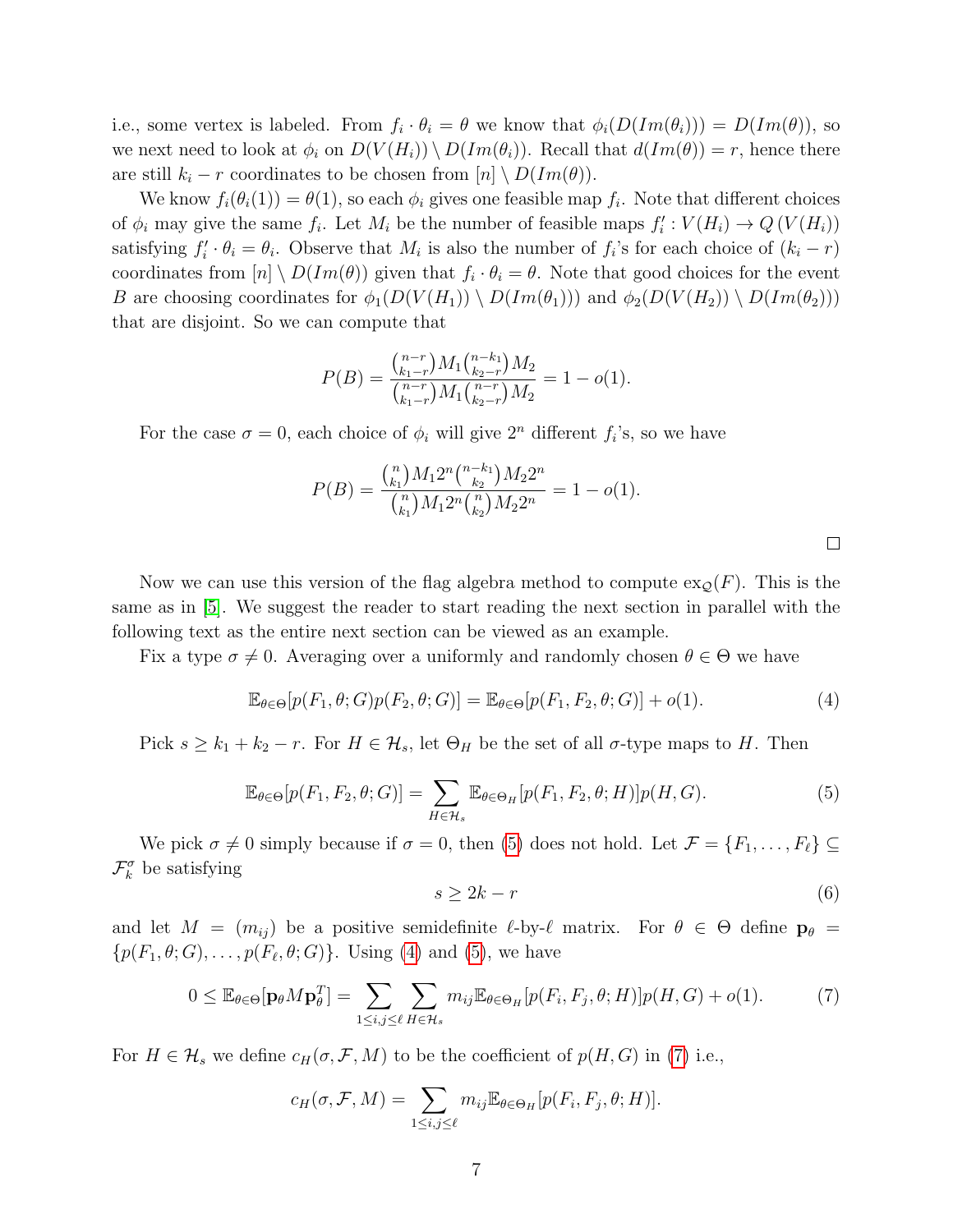Then we can rewrite [\(7\)](#page-6-2) as

$$
0 \leq \sum_{H \in \mathcal{H}_s} c_H(\sigma, \mathcal{F}, M) p(H, G) + o(1).
$$

Fix G and  $\mathcal{H}_s$ , suppose we have t choices of  $(\sigma_i, \mathcal{F}_i, M_i)$ , where each  $\sigma_i \neq 0$  is a type of dimension  $r_i$ , each  $\mathcal{F}_i$  is a subset of  $\mathcal{F}_{k_i}^{\sigma_i}$  $\mathcal{F}_{k_i}^i$  satisfying  $s \geq 2k_i - r_i$ , and each  $M_i$  is a positive semidefinite matrix of dimension  $|\mathcal{F}_i|$ . Then for  $H \in \mathcal{H}_s$  we have

$$
0 \leq \sum_{H \in \mathcal{H}_s} \left( \sum_{i=1}^t c_H(\sigma_i, \mathcal{F}_i, M_i) \right) p(H, G) + o(1).
$$

Define  $c_H = \sum_{i=1}^t c_H(\sigma_i, \mathcal{F}_i, M_i)$ , then we have  $0 \leq \sum_{H \in \mathcal{H}_s} c_H p(H, G) + o(1)$ . Together with  $(1)$ , we have

$$
\rho(G) \le \sum_{H \in \mathcal{H}_s} (\rho(H) + c_H) p(H, G) + o(1).
$$

Thus  $\rho(G) \leq \max_{H \in \mathcal{H}_s} (\rho(H) + c_H) + o(1)$  and therefore  $\pi_{\mathcal{Q}}(F) \leq \max_{H \in \mathcal{H}_s} (\rho(H) + c_H)$ .

### <span id="page-7-0"></span>3 Example for  $\mathcal{Q}_2$

In this section we apply the flag algebra method with  $F = C_4$  and  $H_2$ . We obtain a weaker bound  $\pi_{\mathcal{Q}}(C_4) \leq 2/3$  than in Theorem [1.](#page-1-0) On the other hand, it allows us to present the proof with all the details and hopefully it makes the reader more comfortable while reading the proofs of Theorems [1](#page-1-0) and [2](#page-1-1) as the method is the same.

<span id="page-7-1"></span>We consider only one type, a single labelled vertex, so its dimension is zero. As flags  $\mathcal{F} =$  ${F_0, F_1}$  we use both possible flags on two vertices with one labelled vertex and containing 0 and 1 edges, respectively. So they both have dimension one. See Figure [3](#page-7-1) for  $F_0$  and  $F_1$ .



Figure 3: Two flags of dimension one with one labeled vertex.

Recall that  $\mathcal{H}_2$  is the set of all  $C_4$ -free subgraphs of  $\mathcal{Q}_2$ . See Figure [4](#page-8-0) for the list of all five of them. Note that the variables corresponding to the previous section are  $r = 0, k = 1, s = 2$ and  $t = 1$ . We can use  $\mathcal{H}_2$  because [\(6\)](#page-6-3) holds.

In order to calculate the coefficients  $c_H$  we need to compute  $\mathbb{E}_{\theta \in \Theta} p(F_i, F_j, \theta, H)$  for all possible  $H \in \mathcal{H}_2$  and  $F_i, F_j \in \mathcal{F}$ . The values of  $\mathbb{E}_{\theta \in \Theta} p(F_i, F_j, \theta, H)$  are given in Table [1.](#page-8-1)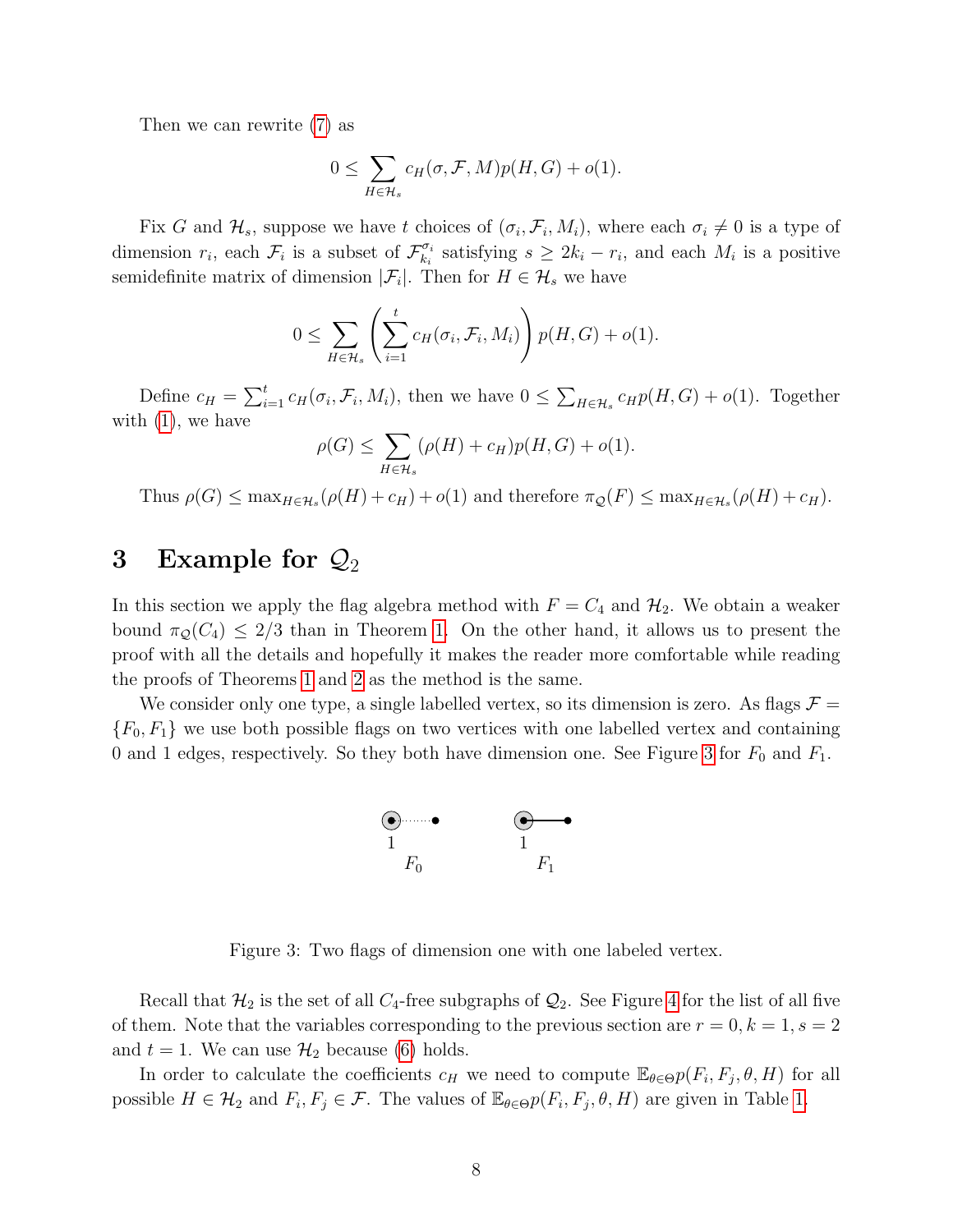<span id="page-8-0"></span>

<span id="page-8-1"></span>Figure 4:  $C_4$ -free spanning subgraphs of  $\mathcal{Q}_2$ .

|            | $H_0$        | $H_1$ | $H_2$ | $H_3$ | $H_4$ |
|------------|--------------|-------|-------|-------|-------|
| $F_0, F_0$ |              | 1/2   |       |       |       |
| $F_0, F_1$ | $\mathbf{I}$ | 1/4   | 1/2   | 1/4   | 1/4   |
| $F_1, F_1$ |              |       |       |       | 1/2   |

Table 1:  $\mathbb{E}_{\theta \in \Theta} p(F_i, F_j, \theta, H)$ .

We show how to compute  $\mathbb{E}_{\theta \in \Theta} p(F_0, F_1, \theta, H_3)$  and leave the verification of other entries in Table [1](#page-8-1) to the interested readers. In this case we need to compute the probability that a uniformly and randomly chosen  $\theta \in \Theta$  and two pairs of vertices with Hamming distance one  $V_0, V_1 \subset V(H_3)$  chosen independently and uniformly at random with intersection  $Im(\theta)$ induce flags  $(H_3[V_0], \theta)$  and  $(H_3[V_1], \theta)$  that are isomorphic to  $F_0$  and  $F_1$ , respectively. By inspection of the cases, this happens only when  $Im(\theta)$  is a vertex of degree one and the other vertices of  $V_0$  are  $V_1$  are the vertices of degree zero and two, respectively. So 2 out of 8 possibilities are satisfying the condition.

As  $l = 2$ , we want to choose a positive semidefinite  $2 \times 2$  matrix M used in [\(7\)](#page-6-2). In the general form

$$
M = \left(\begin{array}{cc} m_{11} & m_{12} \\ m_{21} & m_{22} \end{array}\right).
$$

Note that  $m_{12} = m_{21}$  as M must be symmetric. We can compute  $c_H(\sigma, \mathcal{F}, M)$  by multiplying the vector  $(m_{11}, 2m_{12}, m_{22})$  with the column corresponding to H in Table [1](#page-8-1) for every  $H \in \mathcal{H}_2$ . Note that  $c_H(\sigma, \mathcal{F}, M)$  is the same as  $c_H$  because  $t = 1$ . Together with densities we have

$$
\rho(H_0) + c_{H_0} = 0 + m_{11}
$$
  
\n
$$
\rho(H_1) + c_{H_1} = 1/4 + m_{11}/2 + m_{12}/2
$$
  
\n
$$
\rho(H_2) + c_{H_2} = 1/2 + m_{12}
$$
  
\n
$$
\rho(H_3) + c_{H_3} = 1/2 + m_{11}/4 + m_{12}/2 + m_{22}/4
$$
  
\n
$$
\rho(H_4) + c_{H_4} = 3/4 + m_{12}/2 + m_{22}/2.
$$

Recall that  $\pi_{\mathcal{Q}}(C_4) \leq \max_i(\rho(H_i) + c_{H_i})$ . So we want to minimize  $\max_i(\rho(H_i) + c_{H_i})$  over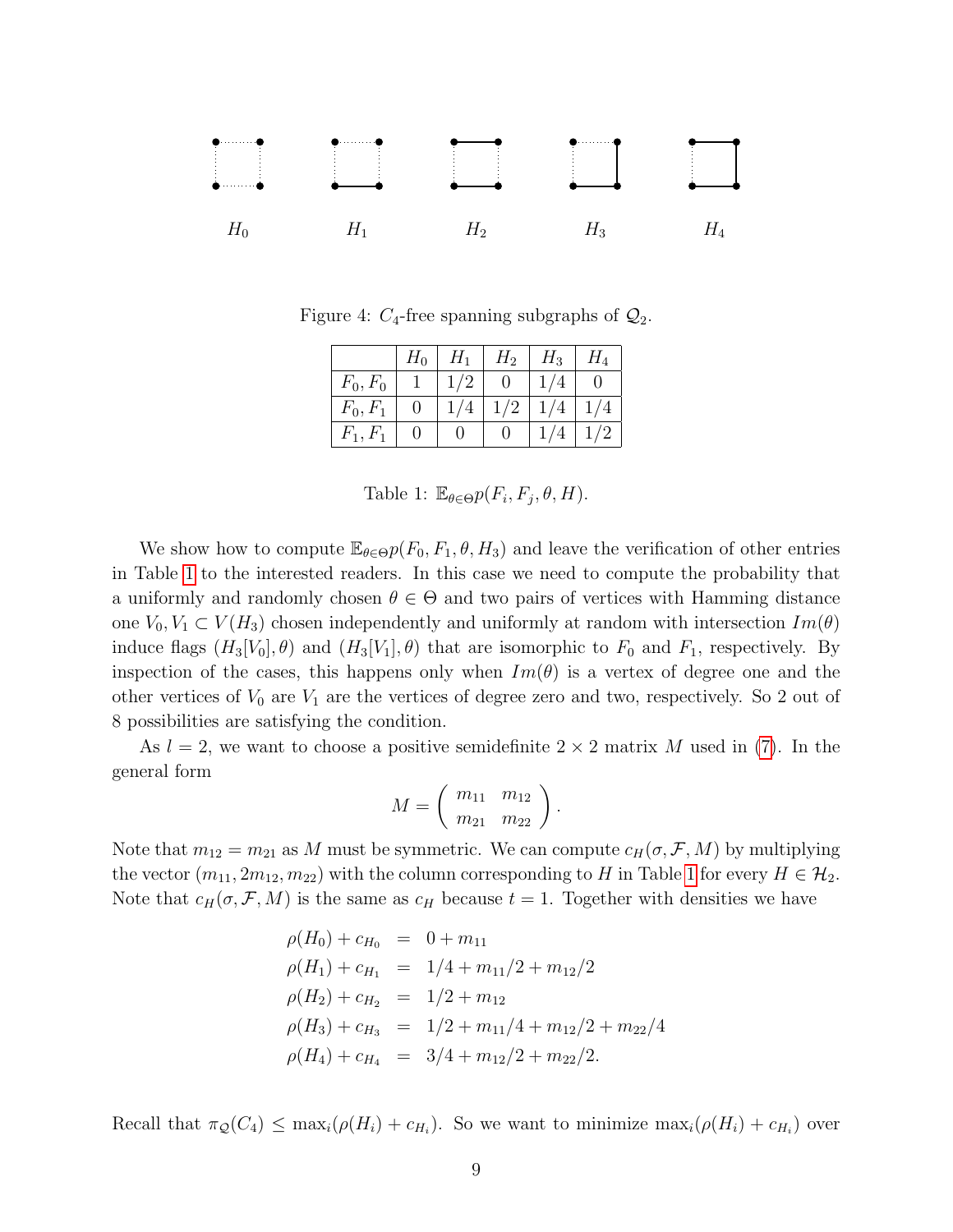all positive semidefinite matrices. This can be expressed as a semidefinite program  $(P)$  as follows:

$$
(P)\begin{cases} \text{Minimize } v\\ \text{subject to } v \ge \rho(H_i) + c_{H_i} \,\forall H_i \in \mathcal{H}_2\\ v \in \mathbb{R}, M \text{ is positive semidefinite.} \end{cases}
$$

The optimal solution of  $(P)$  is

$$
M^* = \left(\begin{array}{cc} 2/3 & -1/3 \\ -1/3 & 1/6 \end{array}\right)
$$

and it gives  $\max_i(\rho(H_i) + c_{H_i}) = 2/3$ . Note that it is not necessary to use the optimal solution to get an upper bound but any feasible solution gives an upper bound (of course, not as good the optimal solution). We use this observation later in order to fix rounding errors by CSDP solver.

## <span id="page-9-0"></span>4 Proof of Theorem [1](#page-1-0)

The proof of Theorem [1](#page-1-0) goes along the same lines as the proof in the previous section. It is just performed with  $\mathcal{Q}_3$  and with more flags.

Let  $E_0, E_1 \subseteq \mathcal{Q}_1$  be cube graphs with zero and one edge, respectively and let  $\theta_i : [2] \to$  $V(E_i)$  for  $i \in \{0,1\}$ . We consider two types  $\sigma_0 = (E_0, \theta_0)$  and  $\sigma_1 = (E_1, \theta_1)$  and flags of dimension two. Let  $\mathcal{F}_0 = \{F_0^0, \ldots, F_7^0\}$  be all flags in  $\mathcal{F}_2^{\sigma_0}$  on 4 vertices and let  $\mathcal{F}_1 =$  $\{F_0^1,\ldots,F_6^1\}$  be all flags in  $\mathcal{F}_2^{\sigma_1}$  on 4 vertices. The flag of type  $\sigma_1$  with four edges is not in  $\mathcal{F}_2^{\sigma_1}$  since it is not  $C_4$ -free. See Figure [5](#page-9-1) for the list of flags.

<span id="page-9-1"></span>

Figure 5:  $\mathcal{F}_0$  is in the first row and  $\mathcal{F}_1$  is in the second row.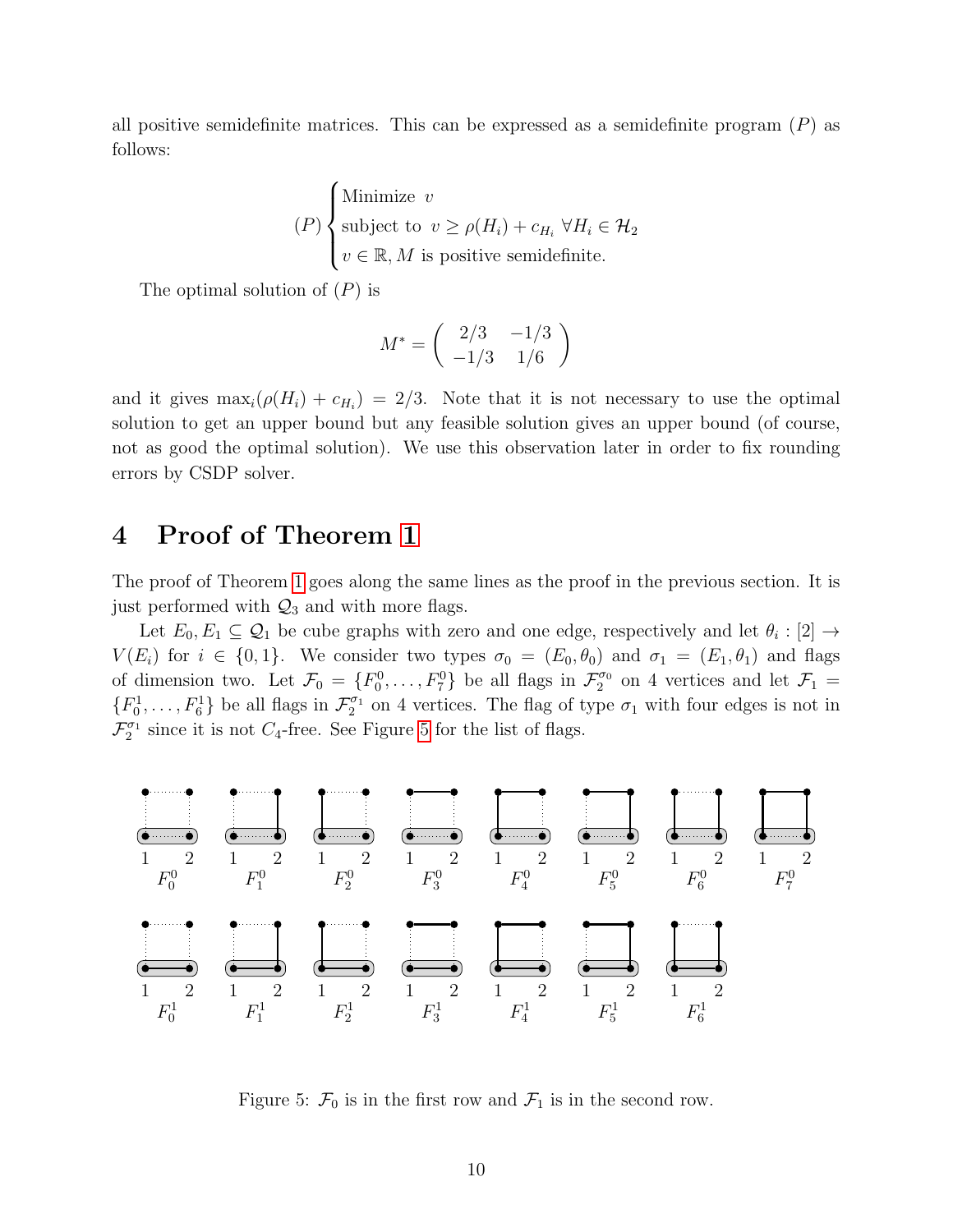Next we need to obtain  $\mathcal{H}_3$ , the set of all  $C_4$ -free subgraphs of  $\mathcal{Q}_3$ . We wrote two independent computer programs for generating the graphs and obtained a list of 99 graphs which agrees with [\[24\]](#page-14-4) where the authors also obtained 99 such graphs.

Our computer programs also calculated  $\mathbb{E}_{\theta \in \Theta} p(F_i^k, F_j^k, \theta, H)$  for all possible  $H \in \mathcal{H}_3$  and  $F_i^k, F_j^k \in \mathcal{F}_k$  and produced a semidefinite program.

The resulting semidefinite program was solved by CSDP [\[6\]](#page-13-10). Due to rounding, the resulting matrix  $M^*$  may not be positive semidefinite. We used MATLAB to perturb the matrix to make sure that it is positive semidefinite and then we computed an upper bound  $\pi_{\mathcal{Q}}(C_4) \leq 0.6068.$ 

#### <span id="page-10-0"></span>5 Proof of Theorem [2](#page-1-1)

The proof of Theorem [2](#page-1-1) is the same as the proof of Theorem [1.](#page-1-0) We also considered both types of dimension one with two labeled vertices. In this case we again considered all possible flags on four vertices. See Figure [6](#page-10-1) for the list of the flags.

<span id="page-10-1"></span>

Figure 6: Flags used in the proof of Theorem [2.](#page-1-1)

Next we need to obtain  $\mathcal{H}_3$ , the set of all  $C_6$ -free subgraphs of  $\mathcal{Q}_3$ . We wrote two independent computer programs for generating the graphs and obtained a list of 116 graphs. We again used CSDP solver and after perturbation we obtained that  $\pi_{\mathcal{Q}}(C_6) \leq 0.3755$ .

#### 6 Middle layers

This section describes the idea of proving Theorem [3.](#page-2-0) We do not give the entire proof as it is computer assisted. Instead, we show a proof of a weaker result which goes along the same way as the proof of Theorem [3.](#page-2-0) Note that it is easy to see that it is sufficient to show the theorem only for the middle three layers and we are giving an upper bound.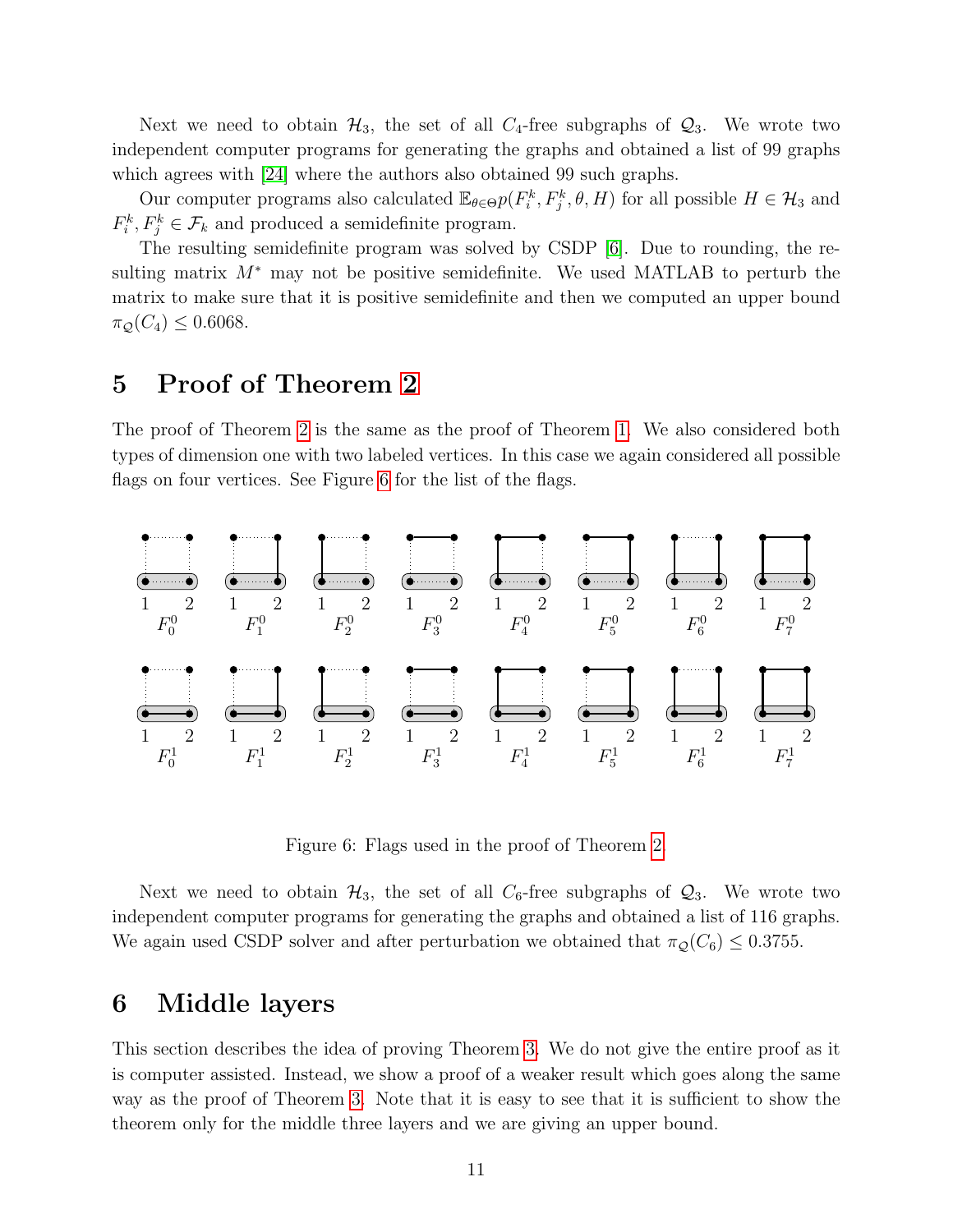<span id="page-11-0"></span>

Figure 7:  $\mathcal{H}_2$ :  $Q_2$ -free subsets of  $M_2$ .



Figure 8: Two flags with one labeled vertex.

<span id="page-11-1"></span>We start with describing the upper bound  $(3+\sqrt{2})N/2$  using flag algebras. We skip some technical details; namely stating and proving a lemma analogous to Lemma [2](#page-5-2) for hypercubes.

Let  $A_n, B_n, C_n$  be the family of subsets of [n] having sizes  $\lfloor n/2 \rfloor -1, \lfloor n/2 \rfloor$  and  $\lfloor n/2 \rfloor + 1$ respectively. Let  $M_n = A_n \cup B_n \cup C_n$ , then  $|M_n| = (3 + o(1))N$ . Given a subset  $G_n$  of  $M_n$ , define

$$
\rho(G_n) = \frac{|G_n \cap A_n|}{|A_n|} + \frac{|G_n \cap B_n|}{|B_n|} + \frac{|G_n \cap C_n|}{|C_n|}.
$$

In the following we view a family of subsets as its Hasse diagram. This allows us to talk about subsets as vertices and edges for subsets that differ by exactly one element. Let  $\mathcal{H}_n$ be the family of all  $Q_2$ -free subsets of  $M_n$ , then we can write the result in [\[2\]](#page-13-9) as

$$
\lim_{n \to \infty} \max_{G_n \in \mathcal{H}_n} \left\{ \rho(G_n) \right\} \le (3 + \sqrt{2})/2.
$$

The same result can be achieved by considering  $\mathcal{H}_2$  (see Figure [7\)](#page-11-0), and two flags (see Fig-ure [8\)](#page-11-1). An additional constraint for the flags is that the labeled vertex is from  $A_n$  or  $C_n$ , and the unlabeled vertex is from  $B_n$ . A black vertex indicates that the corresponding subset of  $|n|$  is present in the subposet and a white vertex indicates the opposite.

Given  $G_n \in \mathcal{H}_n$ , let  $p(H_i, G_n)$  be the probability that a random subset  $D \simeq Q_2$  of  $M_n$ chosen uniformly at random satisfies  $D \cap G_n \simeq H_i$ , then

$$
\rho(G_n) = \sum_i \rho(H_i) p(H_i, G_n).
$$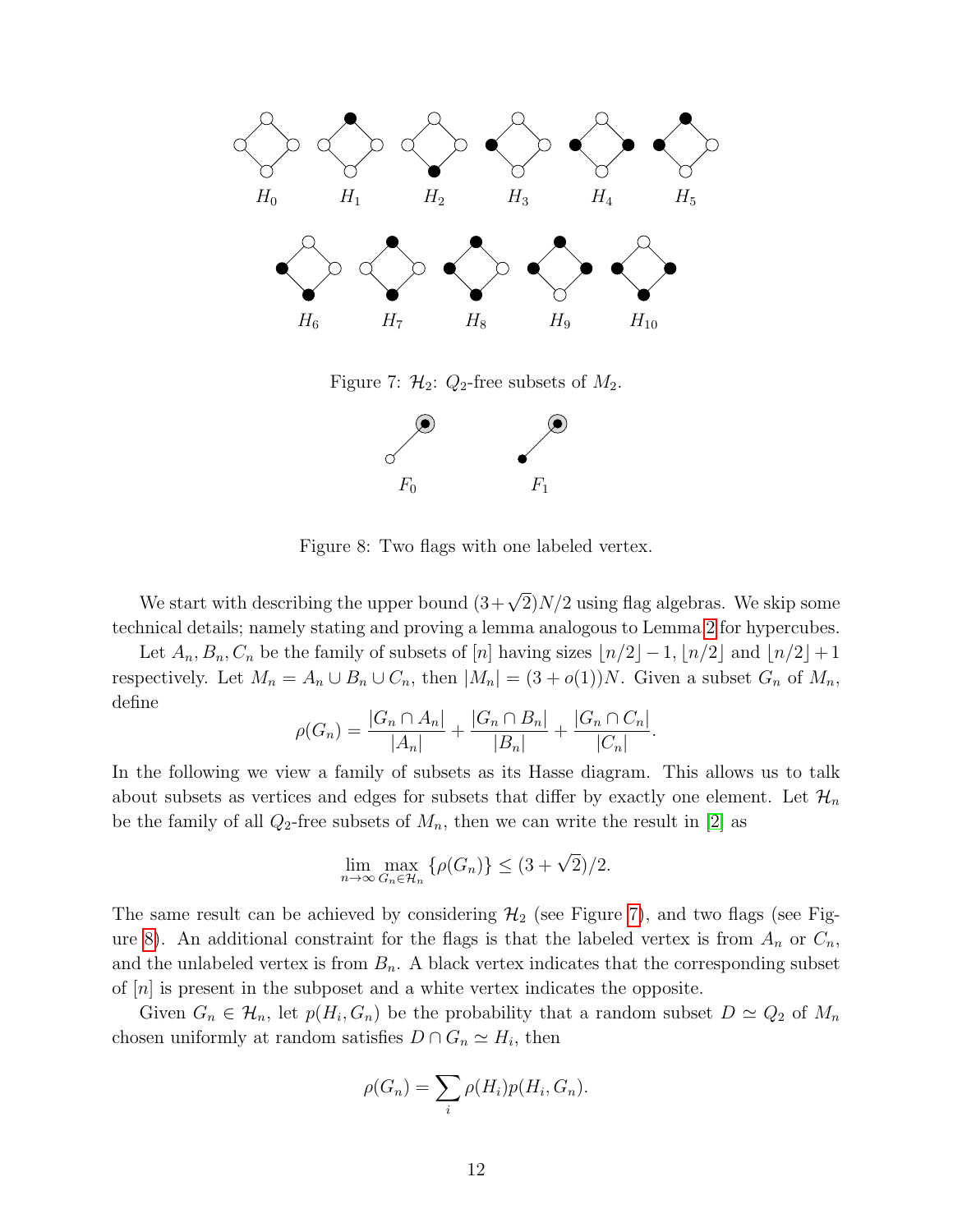

<span id="page-12-1"></span>Figure 9: Flags families used in the computer assited proof.

For the flags, for a vertex  $\theta$  in  $A_n \cup C_n$ , we define  $p(F_i, \theta, G_n)$  to be the probability that a random vertex v from  $B_n$  that is adjacent to  $\theta$  (i.e. the set corresponding to v contains the set corresponding to  $\theta$  or is in  $\theta$ ) satisfies  $\{\theta, v\} \simeq F_i$ . We also define  $p(F_i, F_j, \theta, G_n)$  to be the probability that two random vertices  $u \neq v$  from  $B_n$  that are adjacent to  $\theta$  satisfy  $\{\theta, u\} \simeq F_i$  and  $\{\theta, v\} \simeq F_j$ . A lemma analogous to Lemma [2](#page-5-2) can be proven, we omit the details. Hence we can apply flag algebra method to this setup and get Table [2.](#page-12-0)

<span id="page-12-0"></span>

|            | $H_0$          |                | $H_1$   $H_2$   $H_3$   $H_4$   $H_5$   $H_6$   $H_7$   $H_8$ |                 |                |                |                                            |   |        |                | $H_9$   $H_{10}$ |
|------------|----------------|----------------|---------------------------------------------------------------|-----------------|----------------|----------------|--------------------------------------------|---|--------|----------------|------------------|
|            |                |                | $\begin{array}{ c c c c c c } \hline & 1 & 1/2 \end{array}$   |                 |                |                | $1 \mid 3/2 \mid 3/2 \mid 2 \mid 5/2 \mid$ |   |        | 2              |                  |
| $F_0, F_0$ | $\overline{0}$ |                | $1/2$   $1/2$   0                                             |                 | $\overline{0}$ | $\overline{0}$ | $\overline{0}$                             |   |        |                |                  |
| $F_0, F_1$ |                | $\overline{0}$ | $\pm$ 0 $\pm$                                                 | $\vert 0 \vert$ |                | 0   1/4        | 1/4                                        |   | 0  1/2 | $\overline{0}$ |                  |
| $F_1, F_1$ |                | $\overline{0}$ | $\Omega$                                                      |                 |                | $\overline{0}$ | $\overline{0}$                             | 0 |        | 1/2            |                  |

Table 2: 
$$
\rho(H_k)
$$
 and  $\mathbb{E}_{\theta}p(F_i, F_j, \theta, H_k)$ .

Then a semidefinite matrix

$$
M = \begin{pmatrix} \frac{\sqrt{2}-1}{2} & \frac{\sqrt{2}-2}{2} \\ \frac{\sqrt{2}-2}{2} & \sqrt{2}-1 \end{pmatrix}
$$

gives the desired bound  $\frac{3+\sqrt{2}}{2}$  $\frac{\sqrt{2}}{2}$ .

The proof of Theorem [3](#page-2-0) goes along the same lines as for  $\frac{3+\sqrt{2}}{2}$  $\frac{1}{2}$ . One difference is that three middle layers of  $Q_4$  are considered instead of  $Q_2$ . The number of  $Q_2$ -free subgraphs is 606. The other difference is that we use flag families depicted in Figure [9.](#page-12-1) Each family contains flags obtained from the depicted ones by coloring the vertices black and white. Sources of a program for generating  $Q_2$ -free subgraphs and computing an analog of Table [2](#page-12-0) are available at <http://www.math.uiuc.edu/~jobal/cikk/hypercube>.

### 7 Conclusion

We presented an adaptation of Razborov's flag algebra method to subgraphs of the hypercube. Using the adaptation we obtained new upper bounds on densities in limit on 4-cycle and 6-cycle free subgraphs of the hypercube.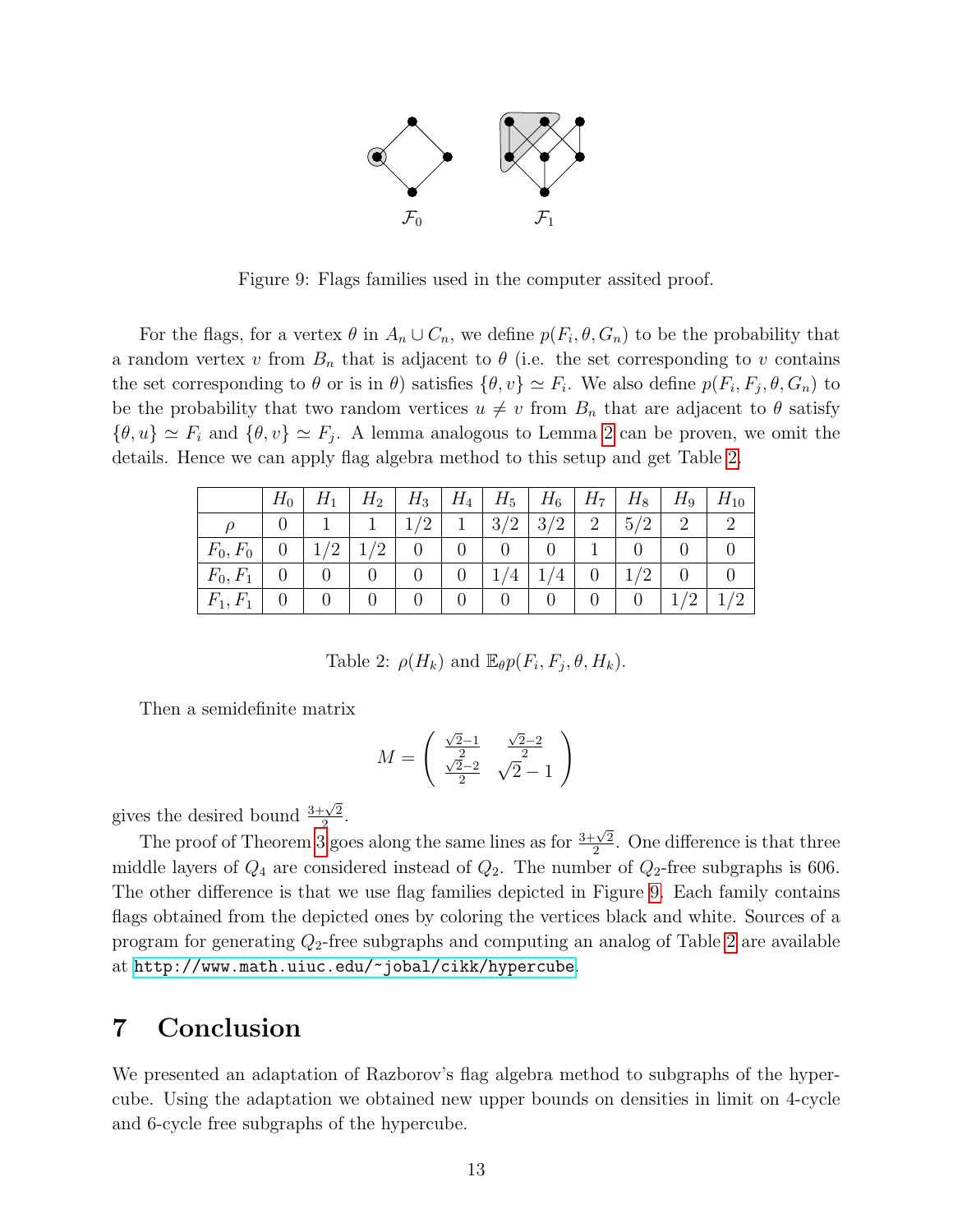We suspect that the method can give a better bound when applied to the hypercubes of dimension greater than 3. However, we found 3212821  $C_4$ -free spanning subgraphs of  $\mathcal{Q}_4$ . The resulting semidefinite program is currently too large for CSDP.

We were trying to reduce the number of considered  $C_4$ -free subgraphs by identifying those with the same  $\rho(H) + c_H$ . The only set of flags we discovered that was leading to a solvable semidefinite program was consisting of flags whose vertices induce a star in the hypercube. See  $F_1$  in Figure [2](#page-4-0) for an example. In this setting  $\rho(H_1) + c_{H_1} = \rho(H_2) + c_{H_2}$  if  $C_4$ -free spanning subgraphs  $H_1$  and  $H_2$  have the same degree sequence. Unfortunately, the resulting bounds were worse than the bounds obtained from  $\mathcal{Q}_3$  and square like flags.

Maybe a good set of flags, a better solver or just some future hardware can make such problems solvable.

#### References

- <span id="page-13-4"></span>[1] N. Alon, R. Radoičić, B. Sudakov, and J. Vondrák. A Ramsey-type result for the hypercube. J. Graph Theory, 53:196–208, 2006.
- <span id="page-13-9"></span>[2] M. Axenovich, J. Manske, and R. Martin.  $Q_2$ -free Families in the Boolean Lattice. Order. A Journal on the Theory of Ordered Sets and its Applications, Mar. 2011.
- <span id="page-13-5"></span>[3] M. Axenovich and R. Martin. A note on short cycles in the hypercube. Discrete Math., 306:2212–2218, 2006.
- <span id="page-13-8"></span>[4] R. Baber. Turán densities of hypercubes, 2012, arXiv:1201.3587.
- <span id="page-13-7"></span>[5] R. Baber and J. Talbot. Hypergraphs do jump. Combinatorics, Probability and Computing, 20(2):161–171, 2011.
- <span id="page-13-10"></span>[6] B. Borchers. CSDP, A C library for semidefinite programming. Optimization Methods and Software, 11(1-4):613–623, 1999.
- <span id="page-13-6"></span>[7] P. Brass, H. Harborth, and H. Nienborg. On the maximum number of edges in a  $C_4$ -free subgraph of  $Q_n$ . J. Graph Theory, 19(1):17–23, 1995.
- <span id="page-13-1"></span>[8] A. E. Brouwer, I. J. Dejter, and C. Thomassen. Highly symmetric subgraphs of hypercubes. J. Algebraic Combin., 2:25–29, 1993.
- <span id="page-13-0"></span>[9] F. R. K. Chung. Subgraphs of a hypercube containing no small even cycles. Journal of Graph Theory, 16(3):273–286, 1992.
- <span id="page-13-2"></span>[10] M. Conder. Hexagon-free subgraphs of hypercubes. J. Graph Theory, 17:477–479, 1993.
- <span id="page-13-3"></span>[11] D. Conlon. An extremal theorem in the hypercube. Electron. J. Combin., 17:R111, 2010.